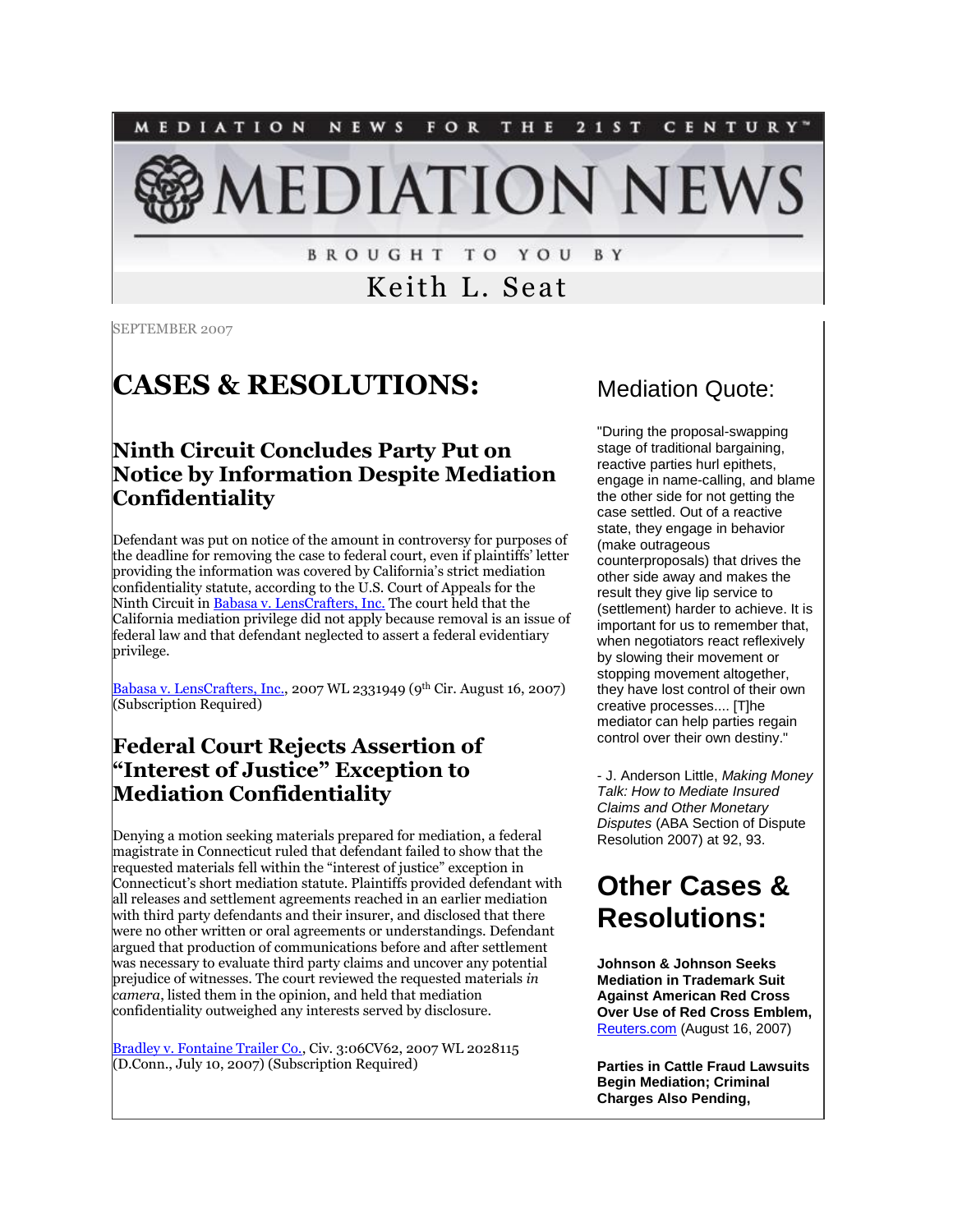#### **Texas Court Enforces Strict Terms of Agreement**

A Texas appellate court reversed the lower court and held that a mediated settlement agreement was breached and liquidated damages appropriate when a tenant's check bounced, even though the landlord had held the check for weeks, the tenant offered a cashier's check in replacement and had had no other problems with the payment schedule. The appellate court also reversed on the issue of the completeness of the agreement, concluding that the mediated agreement did not lack essential terms by failing to address the refund of a security deposit and timing for vacating the premises.

[E.P. Towne Center Partners, v. Chopsticks, Inc.,](http://tinyurl.com/262gy3) 2007 WL 2405212 (Tex.App. August 23, 2007) (Subscription Required)

#### **Short Settlement Agreement Unambiguous and Enforceable**

Despite one party's assertions that the short document signed at the end of the mediation was not intended to be a final settlement agreement, a North Carolina Court of Appeals upheld the agreement in Capps v. Mecklenburg County, noting that signed agreements need not be thorough to be enforceable. The objecting party also asserted that the mediator, who filed an affidavit in the litigation, had said that strong confidentiality provisions would be negotiated and included in a subsequent settlement agreement.

[Capps v. Mecklenburg County,](http://tinyurl.com/2cnakr) No. 03 CVS 10822 (N.C. App. August 21, 2007) (Subscription Required)

## **Copyright Royalty Terms Go to Mediation**

Sirius Satellite Radio and XM Satellite Radio Service are attempting to negotiate royalty deals with the Copyright Royalty Board, as their current arrangements have expired, but the parties are so far apart that they have turned to mediation. The radio service providers are proposing a new approach, with royalties tied to performance rather than overall revenues, and the rate per performance increasing as subscriber targets are met. The process is generating great interest within the broader industry and is being closely followed.

[SeekingAlpha](http://media.seekingalpha.com/article/44265) (August 13, 2007)

#### **Abuse Case Against Mormon Church Enters Mediation**

The Church of Latter-day Saints has agreed to mediate a \$45,000,000 sex abuse case in which the church has already been ordered by the Oregon Supreme Court to produce detailed financial information for the first time since 1959. Larger battles over the rights of the church may be litigated in the absence of settlement. In addition to monetary damages, the alleged victim is seeking changes to the church's sex abuse policies in the

[Booneville Daily News](http://tinyurl.com/36anso) (July 11, 2007)

**Mediation Brings Some Success in Second Phase of Canadian Windmill Farm Dispute; Expected Length of Hearings Reduced Significantly,** [Orangeville Citizen](http://www.citizen.on.ca/news/2007/0726/Editorial/020.html) (July 26, 2007)

**Dispute Over Allocation of Water for Kayak Park Opposed by Colorado Water Conservation Board Continues in Mediation, Set for Trial,** [The Durango Herald](http://tinyurl.com/2macnp) (July 26, 2007)

**Rapper Kanye West and Daredevil Stuntman Evel Knieval to Mediate Multimillion Dollar Trademark Infringement Suit,** [Rap Basement](http://tinyurl.com/3xhj8f) (July 11, 2007)

**Court Hearings in Dispute Between New Orleans School Districts Delayed Indefinitely for Mediation,** [The Advocate](http://www.2theadvocate.com/news/suburban/8957772.html) (August 7, 2007)

**Court Order for Mediation Seen as Victory for Local Florida Housing Agency Resisting Federal Takeover by HUD**, [Miami](http://tinyurl.com/2sx78h)  [Herald](http://tinyurl.com/2sx78h) (August 24, 2007) (Subscription Required)

**Missouri Judge Orders Mediation of Open-Meeting Dispute Among County Legislators,** [The Examiner](http://www.examiner.net/stories/071707/new_174028996.shtml) (July 19, 2007)

**Panel Investigating Toronto School District Recommends Mediation Between School Board Superintendent and Trustee to Heal Relationship; Parties Concur,** [The Star Toronto](http://www.thestar.com/News/article/251299) (August 30, 2007)

**\$50 Million Real Estate Project in Australia, Delayed 18 Months by Opponents, Goes to Mediation a Second Time,** [The Southland](http://www.stuff.co.nz/stuff/southlandtimes/4128915a22356.html)  [Times](http://www.stuff.co.nz/stuff/southlandtimes/4128915a22356.html) (July 16, 2007)

**Civil Fraud Suit Against Former**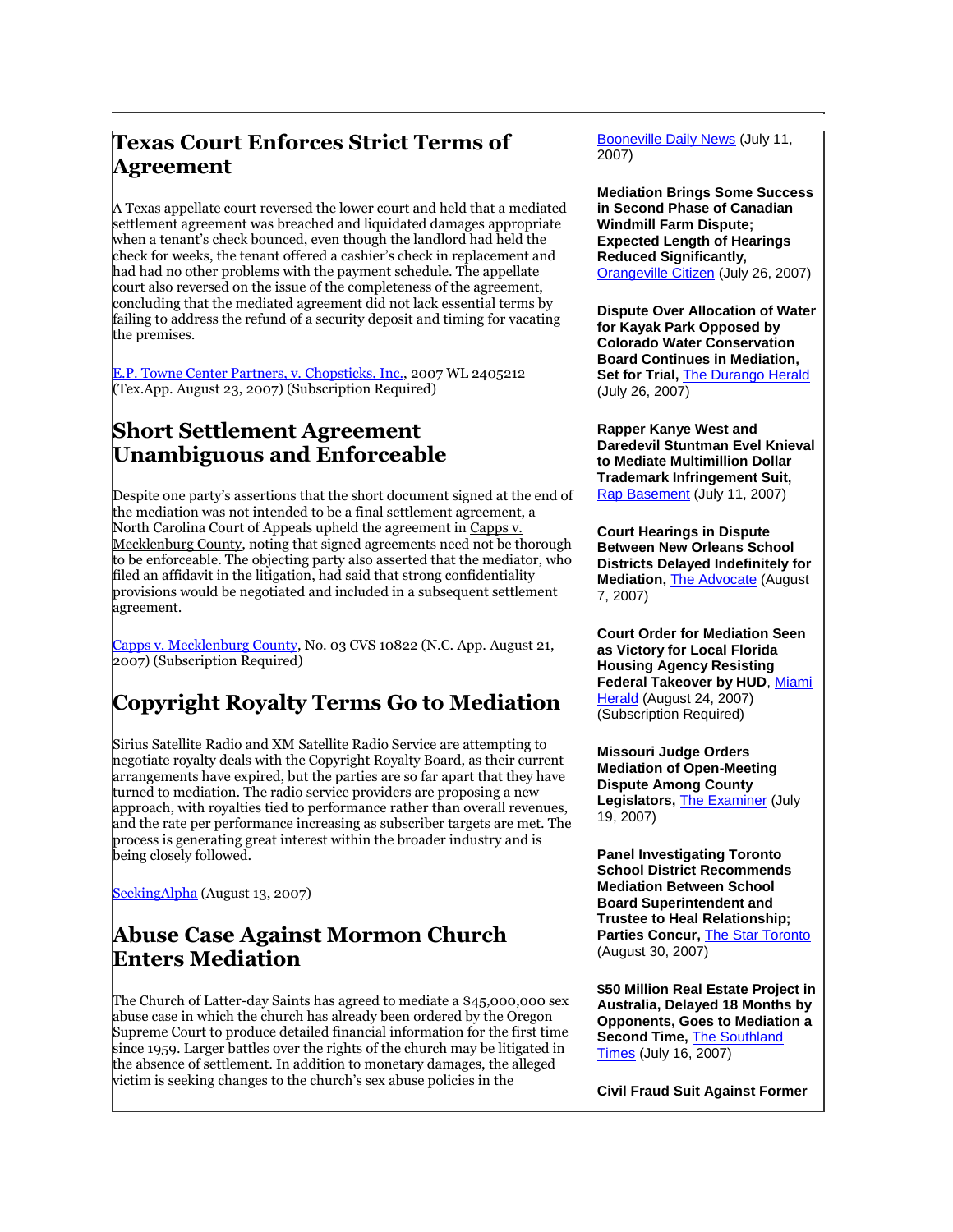mediation.

OregonLive.com (July 26, 2007)

#### **City Council Turns to Mediation for Quick Resolution of Tax Dispute**

After ten months of litigation that cost the city of Ashtabula, Ohio over \$120,000, the City Council has decided to seek to mediate its tax dispute with the Ashtabula Area Board of Education, rejecting the alternative of binding arbitration as too time consuming and costly. The dispute involves \$1.3 million in property tax revenues lost by the School Board due to tax abatements granted to residents by the city.

[Star Beacon](http://www.starbeacon.com/local/local_story_215072333) (August 3, 2007)

#### **Court Requires Fire Department, City to Mediate Merger Dispute**

In a dispute over the proposed consolidation of four local fire departments by the City of Stamford, Connecticut, a state court has ordered the dissenting fire department and the city to mediate, as set forth in a management contract between the parties. The court also required the fire department to post a \$5,000 bond to cover the city's legal costs depending on the outcome of the mediation.

[The Advocate](http://tinyurl.com/2fle73) (July 10, 2007) (Subscription Required)[; The Advocate](http://tinyurl.com/27u4xj) (August 23, 2007) (Subscription Required)

#### **New Zealand Authority Finds Dismissal Unjustified for Post-Mediation Disclosures**

After a successful workplace mediation, the employee mentioned to a coworker that the manager had attended with her son and had been in tears during the mediation. The employer learned of the conversation, alleged a breach of the mediation confidentiality agreement and terminated the employee. The New Zealand Employment Relations Authority concluded in Plimmer v. Hawksbury Community Living Trust, CA 31/07 (Christchurch, March 28, 2007), that the employee's disclosure was inadvisable but did not breach confidentiality since there was no disclosure of the settlement discussions or the details of what had been agreed.

[Independent \(NZ\)](http://tinyurl.com/2z2m4e) (July 18, 2007) (Subscription Required)

# **NEWS & INITIATIVES:**

**Evaluating Mediation and Arbitration Clauses in Real Estate Contracts**

**Indonesian President Suharto Ordered to Mediation by Indonesian Court,** [Radio Australia](http://www.radioaustralia.net.au/news/stories/s2001196.htm) (August 9, 2007)

Other News & Initiatives:

**OECD Adopts Policy Recommendations to Ensure Better Consumer Access to Cost-Effective Dispute Resolution for E-Commerce, Including Cross-Border Transactions,** [OECD](http://www.oecd.org/dataoecd/43/50/38960101.pdf)  [Recommendation](http://www.oecd.org/dataoecd/43/50/38960101.pdf) (July 12, 2007)

**United Nations Security Council Reaffirms Commitment to 2005 Resolution Regarding Peaceful Resolution and Prevention of Disputes, Including Use of Mediation,** [U.S. Federal News](http://tinyurl.com/2zpue5) (August 28, 2007) (Subscription Required)

**Croatia's Ministry of Finance Requests Proposals to Enhance Mediation Processes, Including Case Management, Recommendations on Mediation Law, and Development of Code of Ethics,** [Tenders Electronic Daily](http://tinyurl.com/yver6f) (July 25, 2007)(Subscription Required)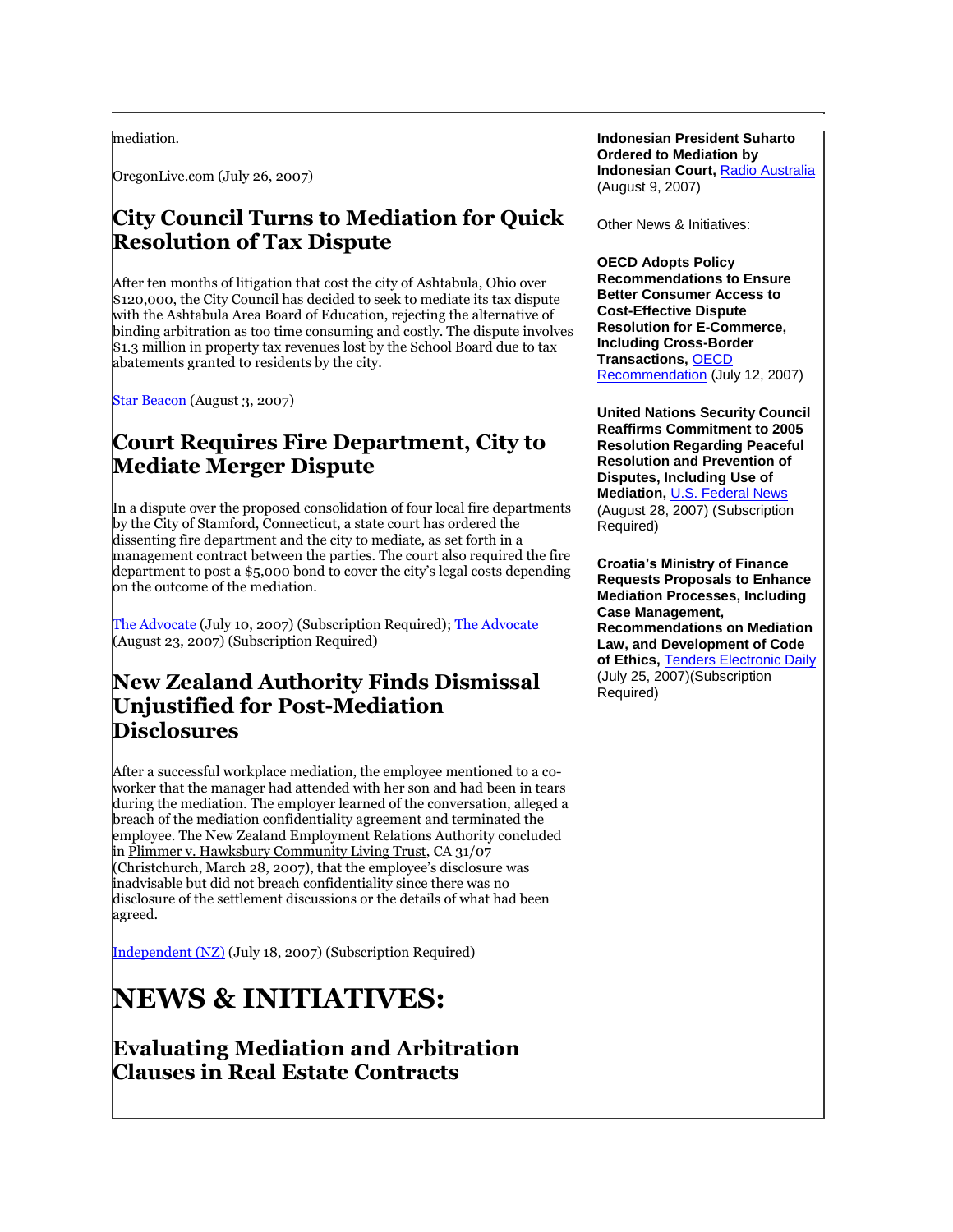Many residential real estate contracts include mediation or arbitration clauses in order to avoid drawn out, expensive litigation between buyers and sellers if a dispute arises, which may raise concerns about giving up future legal rights. Mediation clauses do not impact legal rights, and if the parties do not settle they continue to have rights to a jury trial, courtroom rules of evidence, and appeal. With binding arbitration these rights are waived and even a mistaken decision by the arbitrator is generally final and non-appealable. While mediators don't have the power to compel settlement, even when the parties don't reach agreement they at least may know better the position of their opponent. Real estate agents are not a party to the sales contract and so are generally not bound by mediation or arbitration clauses.

**[Boston.com](http://tinyurl.com/35l8ts)** (August 31, 2007)

#### **North Carolina Encouraging Mediation of Criminal Cases**

North Carolina is fostering mediation of all types of criminal cases through new legislation to establish a mediator certification process and permit district attorneys to delay prosecution pending mediation. Enacted on August 19, the legislation applies to mediations conducted after the North Carolina Supreme Court adopts rules and regulations for training and certifying mediators, which the act requires by January 1, 2008. Community mediation centers are to assist in administering the criminal mediation program using volunteer or staff mediators. The act expressly provides confidentiality for work product and case files, as well as protecting conduct and statements made in mediation with listed exceptions that include threats, juvenile abuse, and evidence needed in felony cases that is not otherwise available. The act also provides that mediators in criminal cases are granted judicial immunity.

[North Carolina Session Law 2007-387](http://tinyurl.com/yw95tz) 

#### **New York City Expands Online Dispute Resolution**

New York City has agreed to use the online dispute resolution systems of Cybersettle, Inc. for the next three to five years, and expand the types of claims covered, following a three-year pilot project with Cybersettle which resolved two-thirds of the claims submitted, dramatically reduced claim cycle times, and reportedly saved the city many millions in administrative costs and legal expenses. Initially limited to sidewalk, roadway, traffic device, public school and some personal injury claims, the extended agreement will also cover property damage claims by individuals and businesses, subrogation claims and medical malpractice. Cybersettle's double-blind system permits each party to submit offers and demands confidentially; cases settle when the offer exceeds the demand or by automatically splitting the difference when the offer and demand are within a specified range of each other. If the mechanized process does not succeed, optional telephone facilitation is also avail able.

[Cybersettle.com](http://www.cybersettle.com/info/news/pressreleases.aspx?id=36) (July 30, 2007); [GCN](http://www.gcn.com/print/26_21/44868-1.html) (August 7, 2007)

## **Baltimore Increasing Mediation of**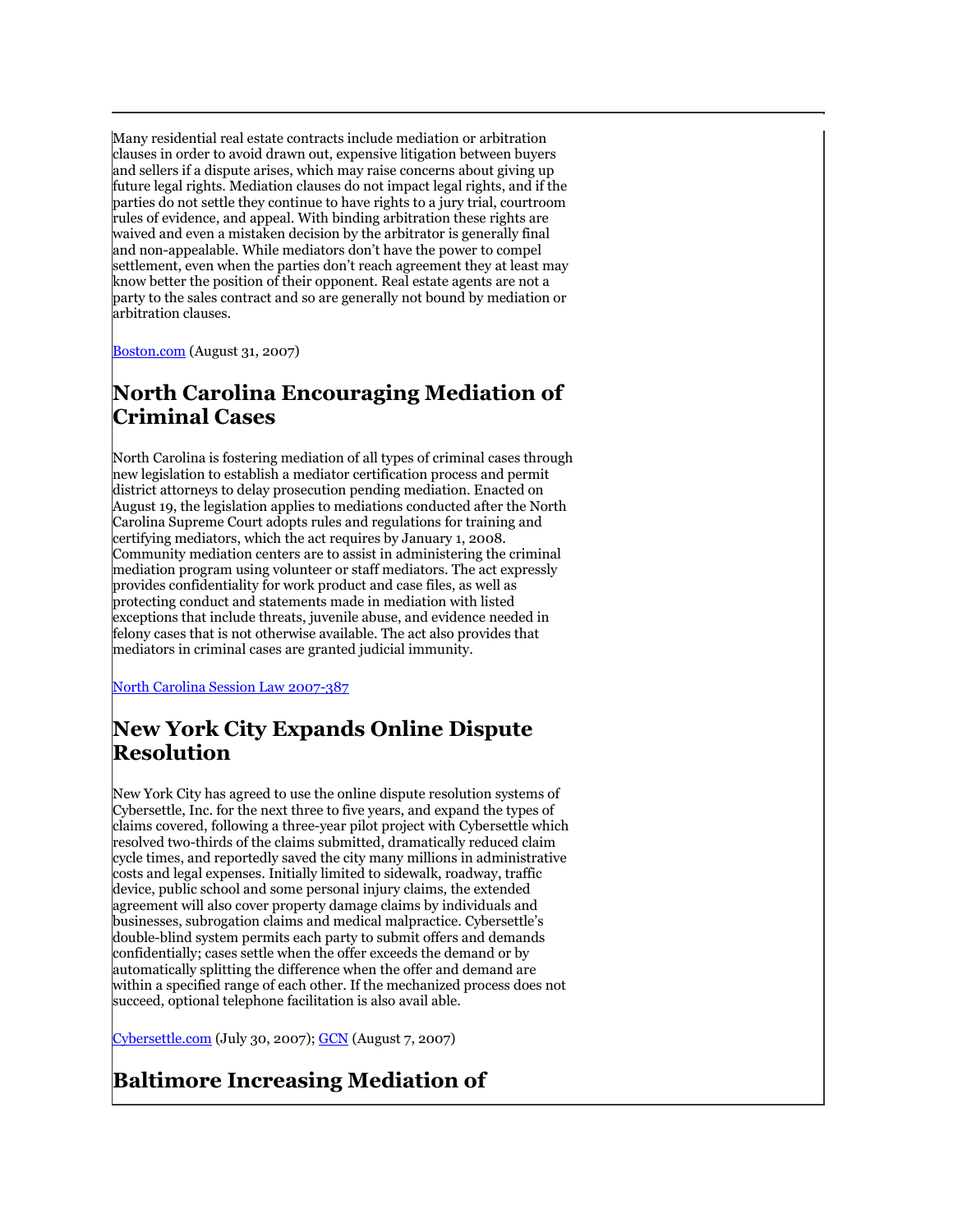#### **Condemnation Disputes**

The Baltimore Development Corp. is increasingly turning to mediation to settle disputes in condemnation proceedings in order to avoid the costs and burdens of trials. Caseloads are up, especially due to Baltimore's "quick take" policy, which has sparked public controversy and judicial criticism. The City Solicitor has stated that Baltimore will cautiously continue the "quick take" program in appropriate circumstances, and is focusing more on negotiations if disputes arise.

[Baltimore Business](http://baltimore.bizjournals.com/baltimore/stories/2007/07/09/daily21.html?jst=b_ln_hl) Journal (July 11, 2007)

#### **Mediation Effective in Katrina Insurance Claims in Mississippi**

Two years after Hurricane Katrina, Mississippi mediation programs with different approaches are successfully resolving thousands of insurance claims. The U.S. District Court in Mississippi has reduced its Katrina caseload from over 1,000 to about 500 cases this year by encouraging prompt and fair resolutions, leading many parties to successfully pursue mediation without court order. In the 174 cases in which mediation was actually ordered by the court, the settlement rate was 49 percent. In a second program, the Mississippi Department of Insurance sponsored mediations in nearly 3,700 cases that were voluntarily mediated by the parties, resulting in an 83 percent resolution rate.

[Sun Herald \(Biloxi, MS\)](http://tinyurl.com/yr6sck) (July 31, 2007) (Subscription Required)

#### **Mediation Better Option for Religious Groups**

A Huntsville, Alabama church and its presbytery opted for mediation in a dispute over church property that had gone from state to federal court and back. Potentially facing years of legal wrangling and damage to its public image, the presbytery suggested mediation and the parties successfully resolved the dispute, which involved underlying theological issues that caused the church to leave the presbytery with the disputed property. Religious groups are increasingly turning to mediation out of concern for public perception and to maintain consistency with their principles, as well as to avoid the costs and hassles of litigation.

[The Decatur Daily](http://www.decaturdaily.com/decaturdaily/religion/070721/med.shtml) (July 21, 2007)

### **Mediation Critical When Litigation Unaffordable**

Mediation is crucial for those unable to afford the risks and costs of litigation, according to a strongly worded editorial by British High Court Justice Gavin Lightman. However, mediation was set back by the appellate decision i[n Halsey v. Milton Keynes General NHS Trust,](http://www.hmcourts-service.gov.uk/judgmentsfiles/j2515/halsey-v-mkg.htm) EWCA (Civ) 576 (2004), which refused to order parties to mediate over their objections and required a litigant seeking costs for an opponent's refusal to mediate to carry the burden of proving the refusal was unreasonable. The importance of these issues is heightened by the government's limitation on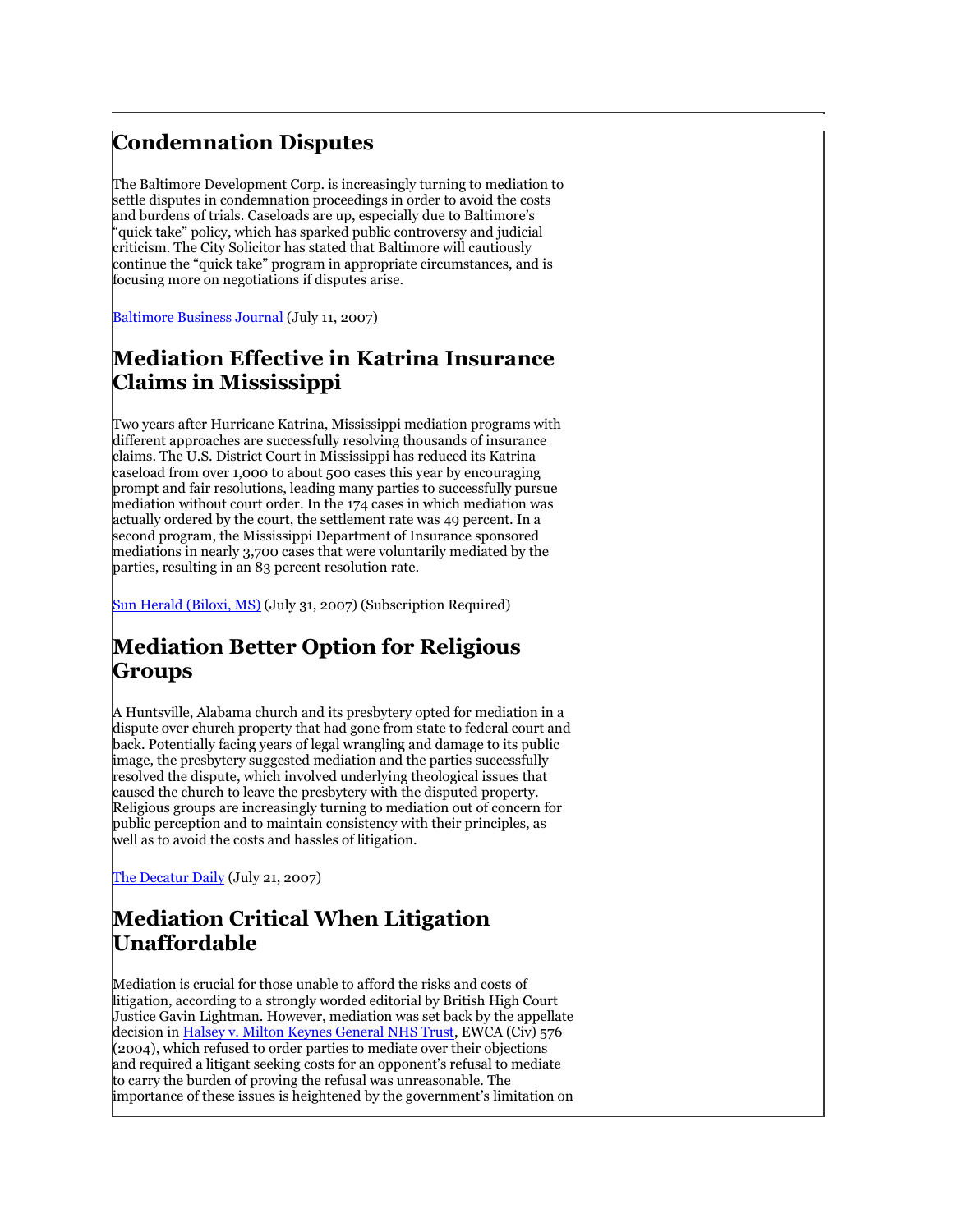civil legal aid.

[TimesOnline](http://business.timesonline.co.uk/tol/business/law/article2166092.ece) (July 31, 2007)

#### **UK Using Mediation to Curb Gang Wars**

In its efforts to reduce gang violence and murders, the police force in Manchester, England is looking to Northern Ireland's use of mediation in the late 1980s which helped Catholics and Protestants break the cycle of retaliatory violence and ultimately settle their issues. The process under consideration involves using community members as mediators between rival gangs in a police-sponsored program, which is already under way in Birmingham.

[Manchester Evening News](http://www.manchestereveningnews.co.uk/news/s/1012/1012980_cops_may_try_mediation.html) (August 7, 2007)

#### **Asian Mediation Association Forming to Address Commercial Disputes**

Mediation centers in Singapore, Hong Kong, Indonesia, Malaysia and the Philippines are joining together to form the Asian Mediation Association (AMA) in response to increasing trade and cross border activity among countries and businesses in the region. The AMA will pool resources and provide a regional infrastructure for conflict management and resolution. An AMA secretariat will be located at the Singapore Mediation Centre, where a memorandum of understanding forming the AMA was signed on August 17 at the 10<sup>th</sup> anniversary celebration of the Singapore Centre. The AMA hopes to expand to include China and India, as well as other Asian members.

[Channel NewsAsia](http://www.channelnewsasia.com/stories/singaporelocalnews/view/294563/1/.html) (August 17, 2007); **Business Times (Singapore)** (August 18, 2007) (Subscription Required)

#### **Japan Upgrading Consumer Mediation Services**

Japan's Cabinet Office plans to improve mediation services for consumers harmed by illegal business practices and defective products by creating a new Alternative Dispute Resolution system at the National Consumer Affairs Center. After submission of a final report in September, legislation will likely be introduced to give the Center greater authority to conduct mediations and resolve matters, including authority to request companies to participate, present materials and execute agreements with consumers. Sufficient resources are also needed to ensure success, as the Center's workload is already heavy. This proposal reflects the gradual change in Japan's approach to consumer protection, which is moving from reliance on extensive regulation to greater enforcement by consumers through the legal system.

[Daily Yomiuri](http://tinyurl.com/29mxo5) (August 8, 2007) (Subscription Required)

#### **China's General Secretary Affirms Civil**